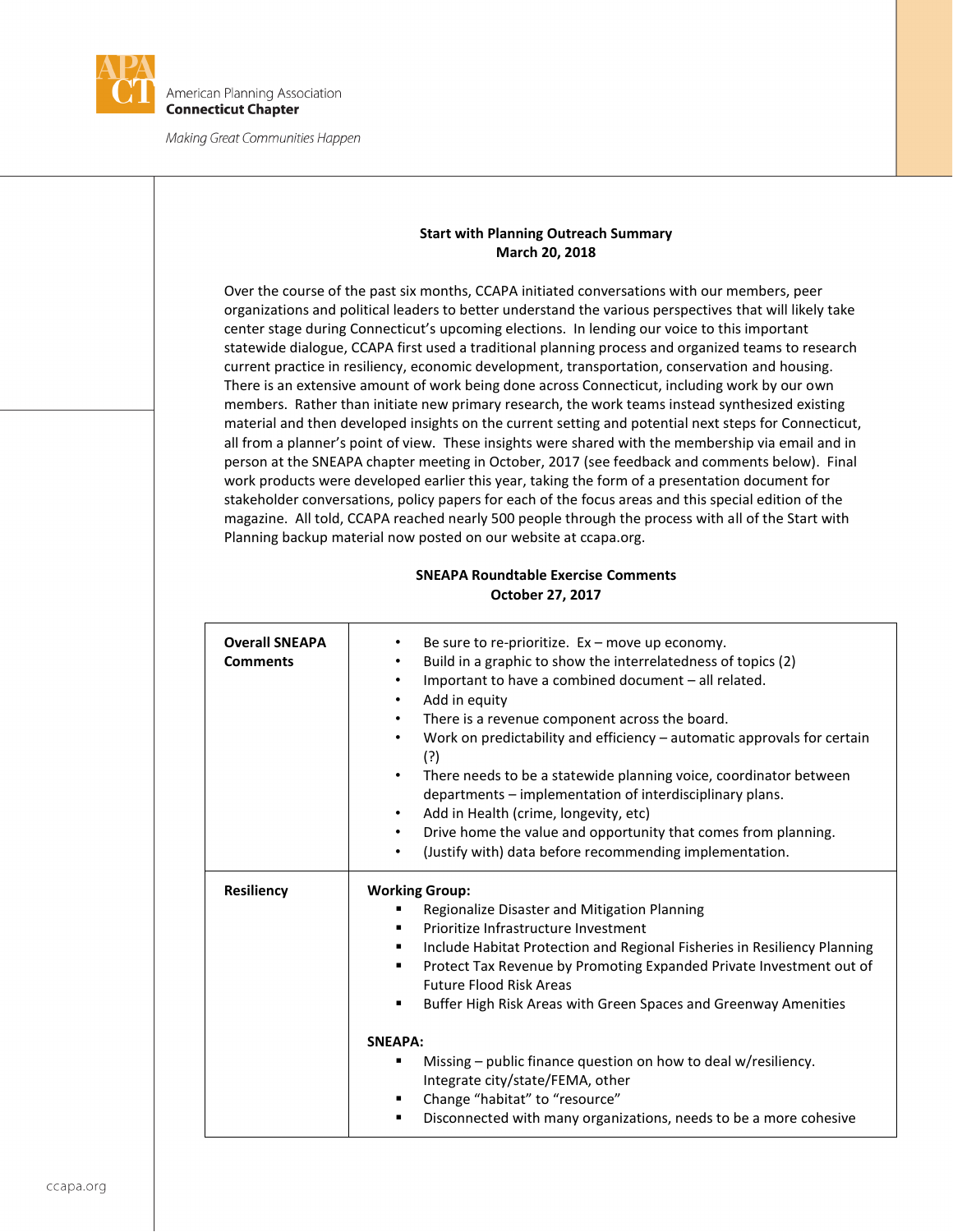

|                | approach. For instance, there is no clearinghouse or database, although<br>CIRCA made an effort.<br>Maintain a local focus on disaster/mitigation planning for local buy-in.<br>Interdisciplinary - how to capture and convey importance to citizens at<br>٠<br>local level. Also explain beyond the town line - nature has no<br>boundary. Also not only, shore flooding (there are other impacts<br>statewide)                                                                                                                                                                                                                                                                                                                                                                                                                                                                                                                                                                                                                                                                                                                                                                                                                                                                                                                                                                                                                                                                                                                   |
|----------------|------------------------------------------------------------------------------------------------------------------------------------------------------------------------------------------------------------------------------------------------------------------------------------------------------------------------------------------------------------------------------------------------------------------------------------------------------------------------------------------------------------------------------------------------------------------------------------------------------------------------------------------------------------------------------------------------------------------------------------------------------------------------------------------------------------------------------------------------------------------------------------------------------------------------------------------------------------------------------------------------------------------------------------------------------------------------------------------------------------------------------------------------------------------------------------------------------------------------------------------------------------------------------------------------------------------------------------------------------------------------------------------------------------------------------------------------------------------------------------------------------------------------------------|
| <b>Housing</b> | <b>Working Group:</b>                                                                                                                                                                                                                                                                                                                                                                                                                                                                                                                                                                                                                                                                                                                                                                                                                                                                                                                                                                                                                                                                                                                                                                                                                                                                                                                                                                                                                                                                                                              |
|                | Link planning activities with real data on housing conditions and future<br>needs<br>Connect state & local programs with federal fair housing requirements<br>٠<br>Enforce existing laws requiring planning and zoning for housing<br>Begin assessing alternatives to 8-30g<br>Promote investment in urban communities by reducing unequal<br>property tax rates                                                                                                                                                                                                                                                                                                                                                                                                                                                                                                                                                                                                                                                                                                                                                                                                                                                                                                                                                                                                                                                                                                                                                                   |
|                | <b>SNEAPA:</b>                                                                                                                                                                                                                                                                                                                                                                                                                                                                                                                                                                                                                                                                                                                                                                                                                                                                                                                                                                                                                                                                                                                                                                                                                                                                                                                                                                                                                                                                                                                     |
|                | More data is critical; statewide GIS for example on affordability<br>Econometrics - data sets with address features.<br>Does the economy drive housing, or the other way around?<br>Zoning - important but start w/infrastructure and data.<br>Regionalize the issue or "stealth" regionalize in order to leverage for<br>local (action).<br>A more effective 8-30g need to address the 'one size fits all' issue<br>٠<br>Support the core cities (amazon promotion model?)<br>Other states seem to focus more funding and attention.<br>٠<br>Regional issues - including resources - who actually needs it<br>Towns view all of this as punitive - can we incentivize and restructure<br>٠<br>from the state down to local level. Funding is not trickling down.<br>Too cumbersome for smaller communities to reach % goals.<br>٠<br>#1 issue - ties to economy, quality of life, etc.<br>٠<br>People remain hung up on the past - need to update for future needs<br>٠<br>(1) housing; (2) options, better than advocacy; (3) stabilize process for<br>planning. Can we promote regionalism.<br>Don't like the "fair share" idea - allow towns to plan bottom up rather<br>than top down-might be ok if it was 'research' (?) rather than policy.<br>Need to increase the benefits for certain types of housing (TIF?)<br>Educate the commissioners<br>Promote all types of housing, private and affordable<br>(You can use) TIF - and like products to get the right type such as<br>enterprise zone (might need to be created) |
|                | Improve process across the spectrum<br>CEDAS-best management practice (a good model)                                                                                                                                                                                                                                                                                                                                                                                                                                                                                                                                                                                                                                                                                                                                                                                                                                                                                                                                                                                                                                                                                                                                                                                                                                                                                                                                                                                                                                               |
|                | (More) administrative approvals and review boards.                                                                                                                                                                                                                                                                                                                                                                                                                                                                                                                                                                                                                                                                                                                                                                                                                                                                                                                                                                                                                                                                                                                                                                                                                                                                                                                                                                                                                                                                                 |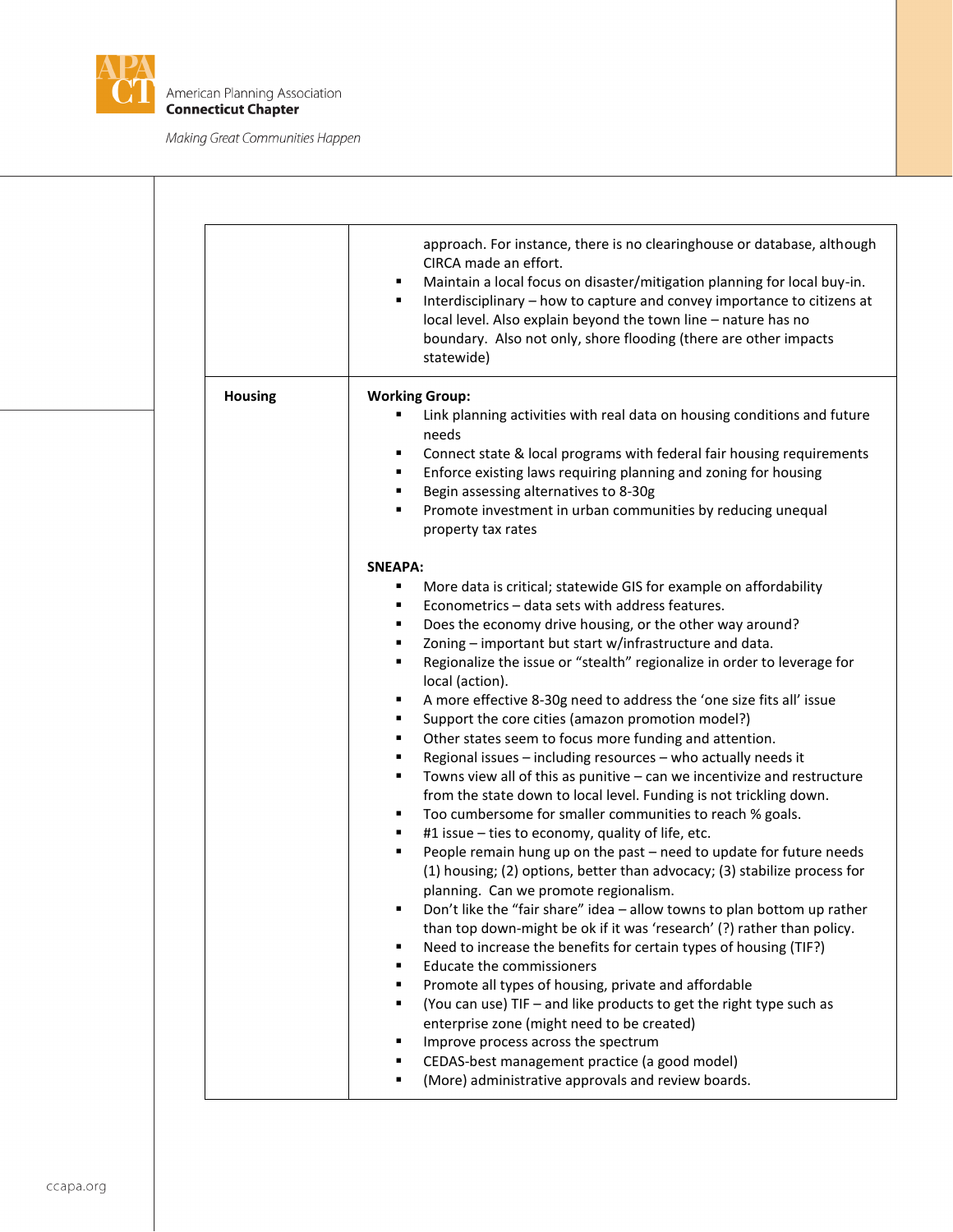

| Economy        | <b>Working Group:</b><br>Align statewide priorities with custom place-based implementation,<br>including core infrastructure (eg-broadbrand, Main St. etc).<br>Focus on talent workforce attraction - Two pronged approach between<br>٠<br>workforce development and business engagement<br>Support deeper and aggressive sector-based strategies by region as<br>٠<br>well as statewide.<br>Deepen brand-attachment through local supply and economic<br>٠<br>development services.                                                                                                                                            |
|----------------|---------------------------------------------------------------------------------------------------------------------------------------------------------------------------------------------------------------------------------------------------------------------------------------------------------------------------------------------------------------------------------------------------------------------------------------------------------------------------------------------------------------------------------------------------------------------------------------------------------------------------------|
|                | <b>SNEAPA:</b><br>Eliminate sector strategy (how can we know/keep pace w/industry?)<br>Focus on K-12 education and tech/trade (SE CT as example).<br>٠<br>School population shrinking<br>٠<br>Debt forgiveness for in-state tuition (college)<br>٠<br>Connecting to other markets - Amtrak vision to NY-Boston<br>٠<br>NYC expanding into region; economic region for supporting<br>٠<br>Reliance on taxes that creates battles b/w communities<br>٠<br>Branding the state/region as "sustainable CT" or similar<br>٠<br>#2 issue need to address tax/spend issues<br>٠<br>*need to relate to special places to attract people* |
| Transportation | <b>Working Group:</b><br>Retrofit roadways for multi-modal transportation<br>٠<br>Embrace power of technology/data-sharing to integrate modes<br>٠<br>Proactively prepare for autonomous vehicles/transit/freight<br>٠<br>Harden transportation network against risks (storms, SLR, cyber<br>٠<br>security)                                                                                                                                                                                                                                                                                                                     |
|                | <b>SNEAPA:</b><br>Proactively seek new technologies/approaches to plan expensive<br>٠<br>methods.<br>Be careful w/acronyms (eg-SLR)<br>Parking/ policy reform needed<br>Sell it, but realize that cars are a part of life and will remain.<br>FRA - state guidance (needed)<br>Stronger state planning department / leadership<br>State mobilize with guidance (policy tree)<br>DOT/OSTA (improve) permit process<br>LEAN-training and process - RI example.<br>Central office for all permit review, to shorten time frame                                                                                                     |